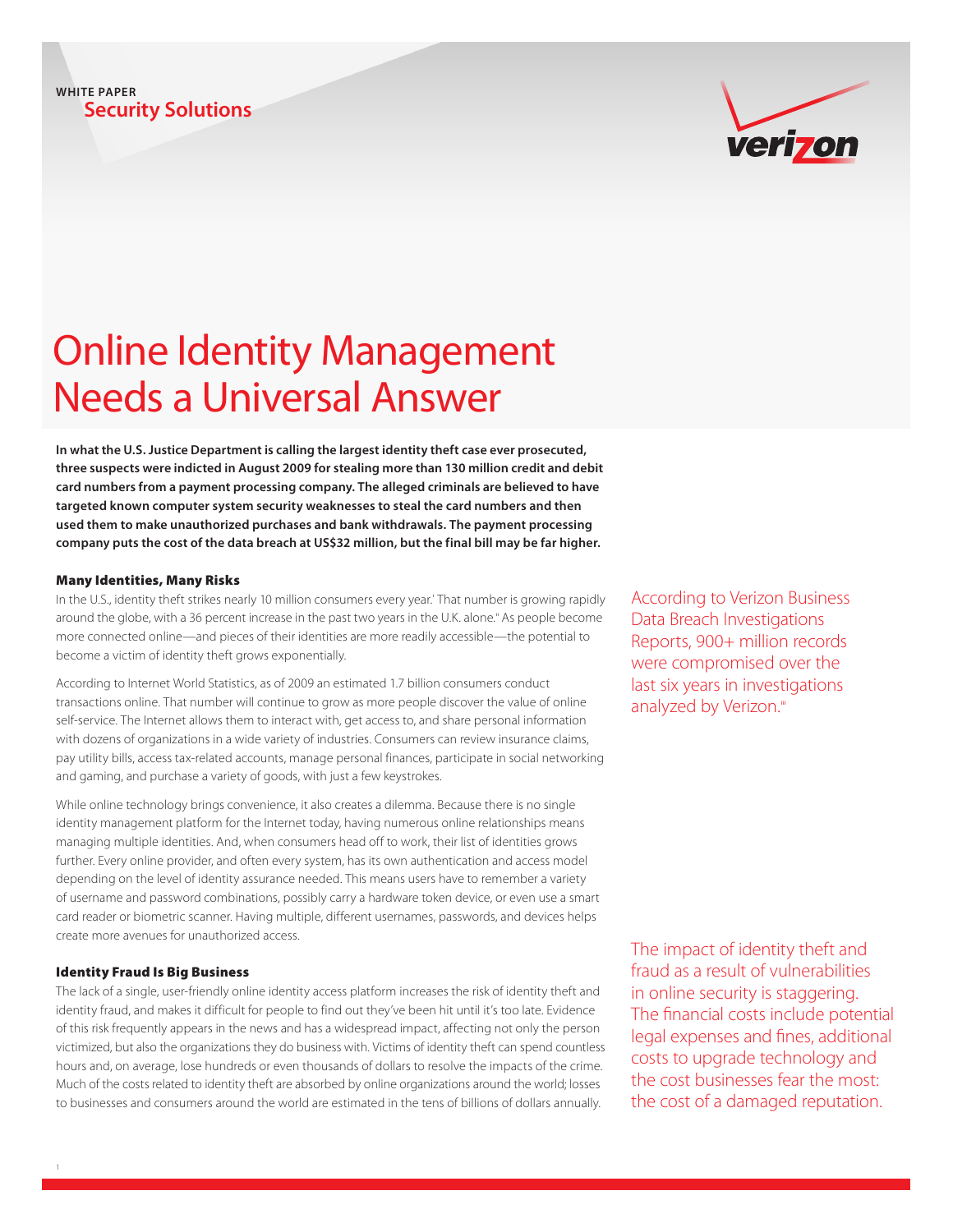The impact of identity theft and fraud as a result of vulnerabilities in online security is staggering. The financial costs include potential legal expenses and fines, additional costs to upgrade technology and the cost businesses fear the most: the cost of a damaged reputation. Replacing the loss of shareholders, share value, and especially the loss of customer trust after an incident can be very difficult. Consumers will be quick to avoid merchants that have suffered a breach, significantly impacting revenue.





#### How Authentication Has Evolved

When the Internet first came of age, the commonly accepted form of online authentication was a username and password. This is still the case almost two decades later. However, as security threats evolve and more sensitive data becomes available online, authentication methods improved to not only include something a user knows, such as a username and password, but something a user has, like a hardware token device or smart card. The two methods combined can significantly reduce computer crimes. Biometrics further increase security strength, providing a third form of authentication such as something a user "is" (e.g., voice, fingerprint, face, iris, or retina).

Every country's government and even every industry has different requirements for online authentication. In the U.S., the National Institute of Standards and Technology (NIST) uses different authentication form factors to classify identity authentication security into four levels of assurance that range from low to very high. In Europe, the European Union (EU) has launched the E-Privacy Directive, which provides its own guidelines for addressing the protection of an individual's data—often interpreted differently in every country.

| <b>NIST Security Levels 1-4</b> |                                                                                 |                                                                                                                                                 |
|---------------------------------|---------------------------------------------------------------------------------|-------------------------------------------------------------------------------------------------------------------------------------------------|
| Level 1 - Low                   | <b>Please Login</b><br><b>Username:</b> Username<br>Password:<br>Canci<br>Login | You are who you say you are without any verification from<br>a third party                                                                      |
| Level 2 - Medium                |                                                                                 | You are who you say you are with some validation<br>of government ID                                                                            |
| Level 3 - High                  |                                                                                 | You must prove who you are with two forms of government-<br>issued picture ID, plus address verification, and have it<br>reviewed by two people |
| <b>Level 4 - Strictest</b>      |                                                                                 | Same as Level 3 with the addition of a background check                                                                                         |

#### **HEALTHCARE-SPECIFIC CHALLENGES IN THE UNITED STATES**

The healthcare industry is certainly not "immune" to the challenges of fraud, which is estimated to amount to as much as \$226 billion dollars per year in the U.S. Stolen identities are used to create fake medical records, allowing thieves to bill thousands of dollars in fraudulent claims to Medicare, the health insurance program managed by the U.S. government, and private insurance companies. Its impact goes far beyond dollars and can affect the future medical treatment of the victim.

Medicare fraud, in particular, is a big business for criminal organizations. On October 13, 2010, the U.S. Federal Bureau of Investigation (FBI) announced the arrest of 52 people across the U.S. in the largest Medicare fraud scheme ever executed by a single criminal organization. The organization billed Medicare over \$100 million dollars for treatments never performed by using the stolen identities of approximately 2,900 patients from the Orange Regional Medical Center in New York.<sup>vi</sup>

These challenges have driven the U.S.-based healthcare sector to implement a stronger identity assurance model. The Health Information Technology for Economic and Clinical Health (HITECH) Act, signed into law in 2009, addresses the privacy and security of electronic health information and strengthens the enforcement of the Health Insurance Portability and Accountability Act (HIPAA) rules. Healthcare providers are aggressively working to meet these new standards and get all medical records online by 2016, when fines begin for those out of compliance. The new requirements also raise the bar on electronic prescriptions of controlled medications, requiring doctors, medical personnel, and anyone touching an electronic medical record to use advanced authentication methods.

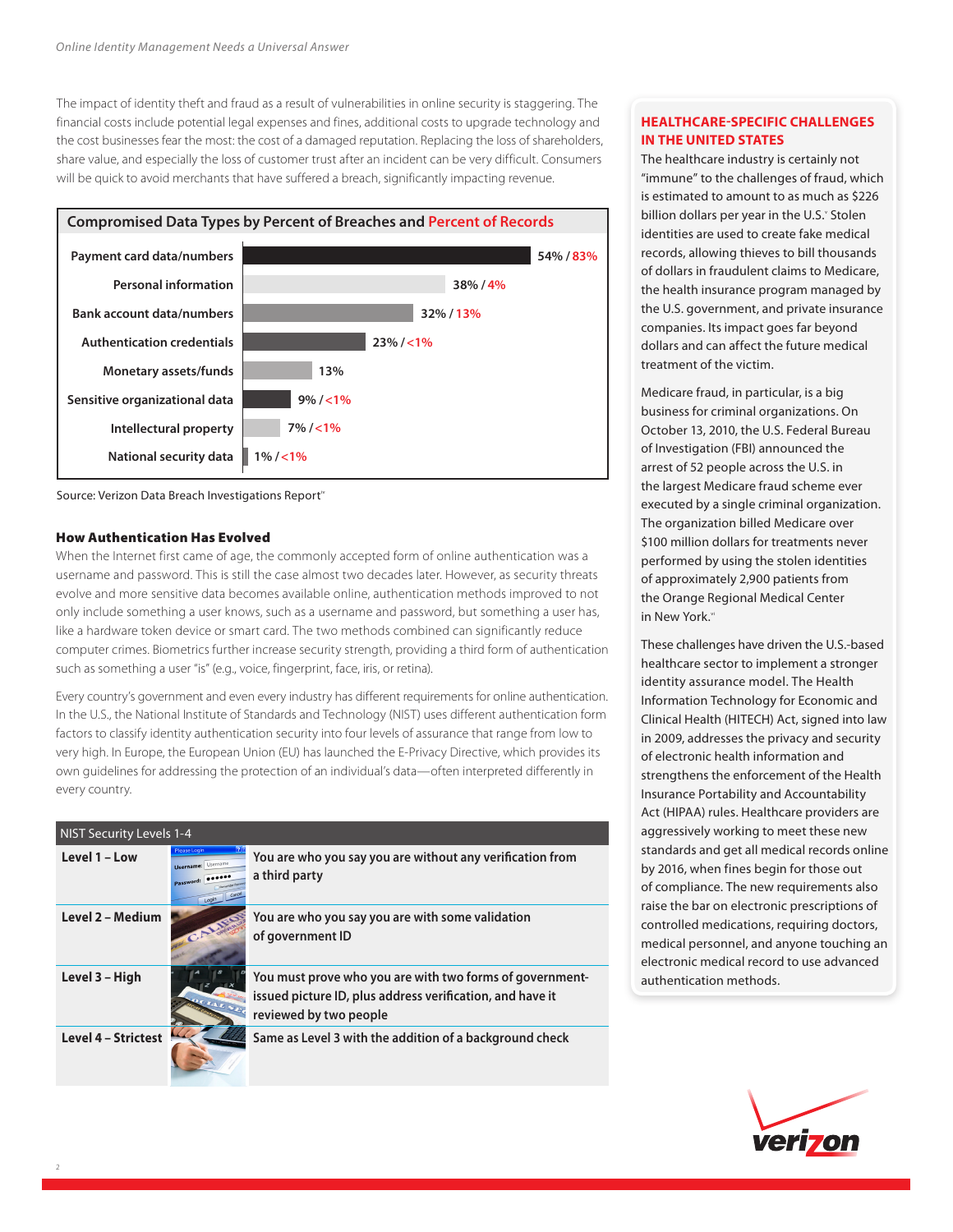#### Good, but Not Good Enough

As effective as these security methods can be, significant challenges still remain, leaving organizations stuck between a rock and a hard place. Stronger security increases the cost exponentially and is not always worth the tradeoff. Other forms of security are difficult to use and expensive to support, preventing their mass adoption. And, while current security measures may conform to standards like NIST, government documents can be easily bought on the black market. All of these issues ultimately create the weaknesses that identity thieves exploit.

#### **High Costs**

Probably the single biggest challenge to organizations, both public and private, is the high cost to implement and manage authentication. These costs can vary widely, depending on how authentication is addressed. Simple username and password methods are the least expensive but also offer the least amount of protection. When combined with security devices and other forms of authentication, the risk can be greatly reduced but the cost can be difficult to justify.

There are five primary cost components to authentication:

- **•** Identity Proofing. The process of identity confirmation requires in-person verification with presentation of multiple forms of ID. The cost varies depending on who is obtaining what information but is estimated, on average, to be \$50 or more per user in the healthcare industry alone.
- **•** Credential Lifecycle Management. Issuance, revocation, and renewal of the credentials for each credential type and for each different type of user in the enterprise is done independently. To date, one service for all does not exist.
- **•** Security Devices. Devices like hardware tokens, smart cards and readers, and biometric scanners can run between US\$20 and \$100 for each device, not including back-end authentication systems to support these components, such as ACE and OATH servers.
- **•** Application Integration. Integrating security across applications so that each system can use the same credentials for authentication can be expensive, for even the largest enterprises. Based on the number of users and applications they must access, up-front hardware, software, tokens, single sign-on and web access management software can increase these costs exponentially.
- **•** Support. User support costs can exceed all of the other costs combined. Password resets are among the highest number of technical support requests and security devices further add to support costs when they break or are lost.

These various costs must all be justified against potential risk. For example, for a large U.S. bank, NIST Level 3 authentication would most effectively reduce losses from identity theft and fraud. But the financial risk is almost certainly less than the cost of robust authentication. To date, organizations have not been able to cost-effectively scale Level 3 authentication for large deployments, leaving most to accept the "Medium" identity assurance provided by Level 2.

#### **User Complexity**

User complexity is probably the single biggest weakness with existing authentication methods. Today, the most common form of online access for both consumers and business users is the username and password combination. However, with access to dozens of sites, users find it hard to remember their credentials for each site. For one site, the username may be an e-mail address and for another, a chosen alias. Password requirements vary from free form to restricted formats, and may be set to expire on a regular basis. This means today's users have a lot to remember when accessing different online sites, leaving many to reuse the same password or maintain a username and password list on their computer, which defeats the purpose of the security measure.

While hardware tokens, biometrics, and smart cards can provide stronger protection, many users have no experience with these methods and might find them hard to use. Software and devices, like smart card and biometric readers, must be installed, which can be complicated and may require ongoing technical support. These devices may also be easily lost, forgotten, stolen, or broken. And, the devices are not always portable. Readers and token devices may not work on technology the user doesn't own, like that of friends, other companies, or public computers. So, users can't easily access restricted accounts when they're not using their own computer.

Probably the single biggest challenge to organizations, both public and private, is the high cost to implement and manage authentication.

User complexity is probably the single biggest weakness with existing authentication methods.

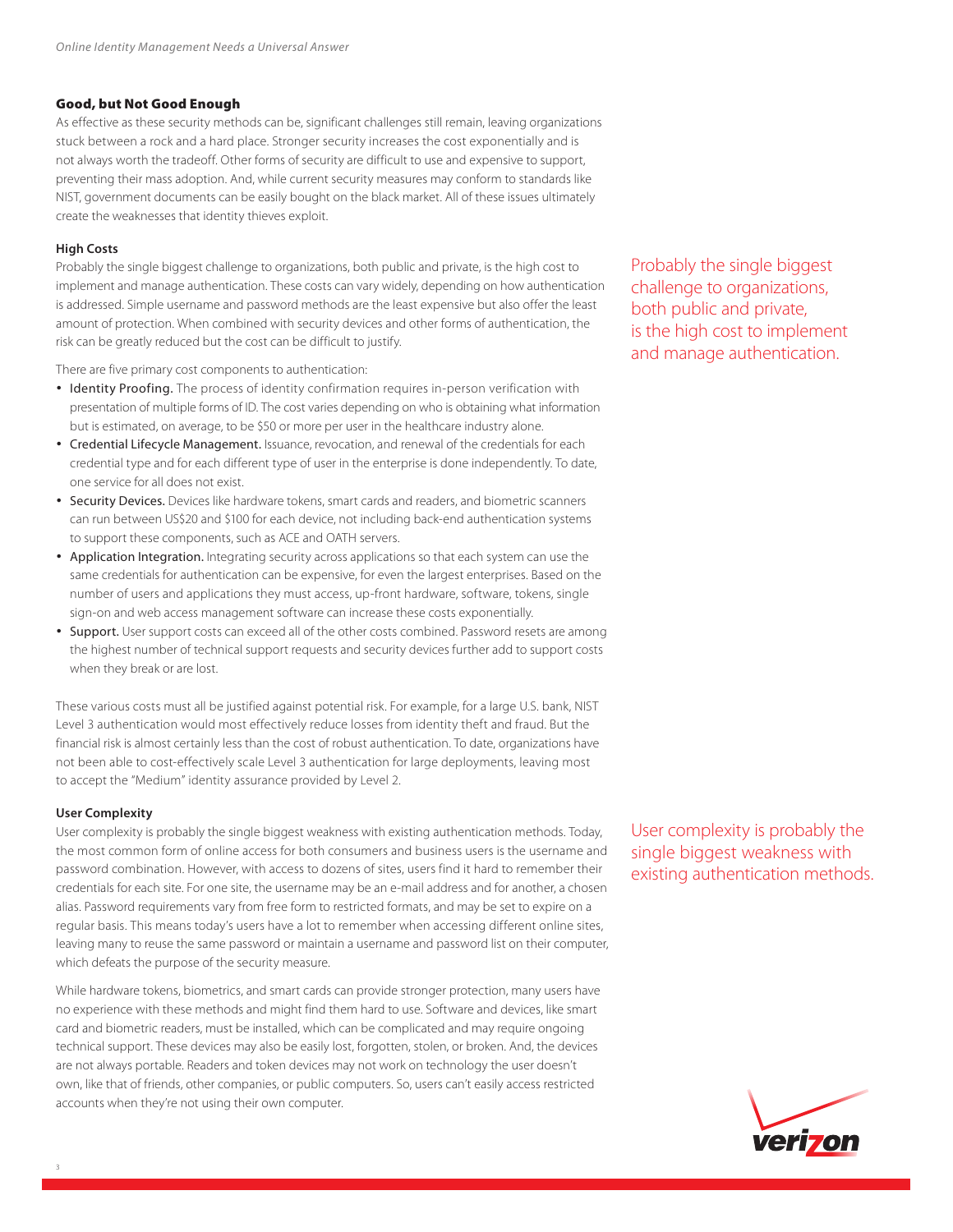#### **Liability**

The decision of who should bear the cost of charges or damages incurred by fraudulent identity use can be an expensive one. Today, most companies doing business online have chosen to cover the liability expense themselves. For them, the cost of increasing protection is greater than the cost of losses resulting from fraudulent access. While most have agreed to accept their own liability, should these same online providers still be expected to pay for losses that occur as a result of identities stolen from another online provider?

Online providers that do use advanced methods, particularly PKI, often rely on third-party identity service providers. These providers have lengthy documents that define liability consequences should their methods ever fail. The zero-error rate specified in these types of contracts is not practical or sustainable. Because of the potential risk, third-party providers often operate under corporate shells with little or no assets. Liability models of unknown and unlimited liability simply cannot scale for the hundreds of thousands of online merchants and businesses that deal with hundreds of millions of users.

#### **Enterprise Complexity**

For the enterprise, managing online security means having to bear both its cost and complexity. For many, strict information security compliance requirements must be addressed, increasing the difficulty. Online providers handling credit cards are expected to comply with financial standards such as PCI DSS, which requires credit card information to be adequately encrypted, transmitted, and stored. These difficulties show up quickly in data breaches. Of the organizations that experienced a data breach analyzed by Verizon in 2009, 79 percent of those subject to PCI DSS compliance had not yet achieved it.<sup>48</sup>

Compliance issues aside, most organizations have to manage security applications in multiple systems for both business users and customers. Disparate systems often use different security applications and standards, leaving organizations to deal with the challenges of managing multiple applications or the difficulty integrating them. Some have worked toward implementing single sign-on capabilities with web-access management software, but this option is costly and time consuming, especially when incorporating more advanced security methods.

Lastly, traditional corporate security boundaries are blurring as companies allow system access to partners, suppliers, and even customers. Providing access beyond an organization's own employees puts additional pressure on existing identity services to manage users that companies have less control over and exposes systems to additional risks.

#### **Lack of Mass Adoption**

Mass adoption of any authentication method requires acceptance by both a large majority of users and organizations providing online access. Stronger methods, like smart cards, hardware tokens, and biometrics, have not been able to replace username and password authentication. Doing so would require the provisioning and credentialing of hundreds of millions of users across all industries, private and public. Going forward, each authenticator would have to trust in the diligence and accuracy of the original identity issuer and then configure their own systems to accept a singular authentication method. Without every online party "buying in" to the solution, mass adoption will not happen.

Today's users have their own concerns about a single authentication solution, such as smart cards and biometrics. These methods must be registered and maintained in a single authentication management system, and users fear that a breach to that system could put their entire livelihood at risk. It would also be difficult to find an authentication management service willing to assume this level of liability.

#### Time for a Revolution

Instead of continuing to try to solve authentication problems with the same methods that have been used in the past, it's time to think differently and create a new identity assurance and authentication model—a universal identity solution. With more users transacting business online every day, authentication services must remain one step ahead of criminals, while at the same time reducing the risk and complexity and controlling the cost associated with authenticating online access.

Providing access beyond an organization's own employees puts additional pressure on existing identity services to manage users that companies have less control over and exposes systems to additional risks.

Instead of continuing to try to solve authentication problems with the same methods that have been used in the past, it's time to think differently and create a new identity assurance and authentication model a universal identity solution.

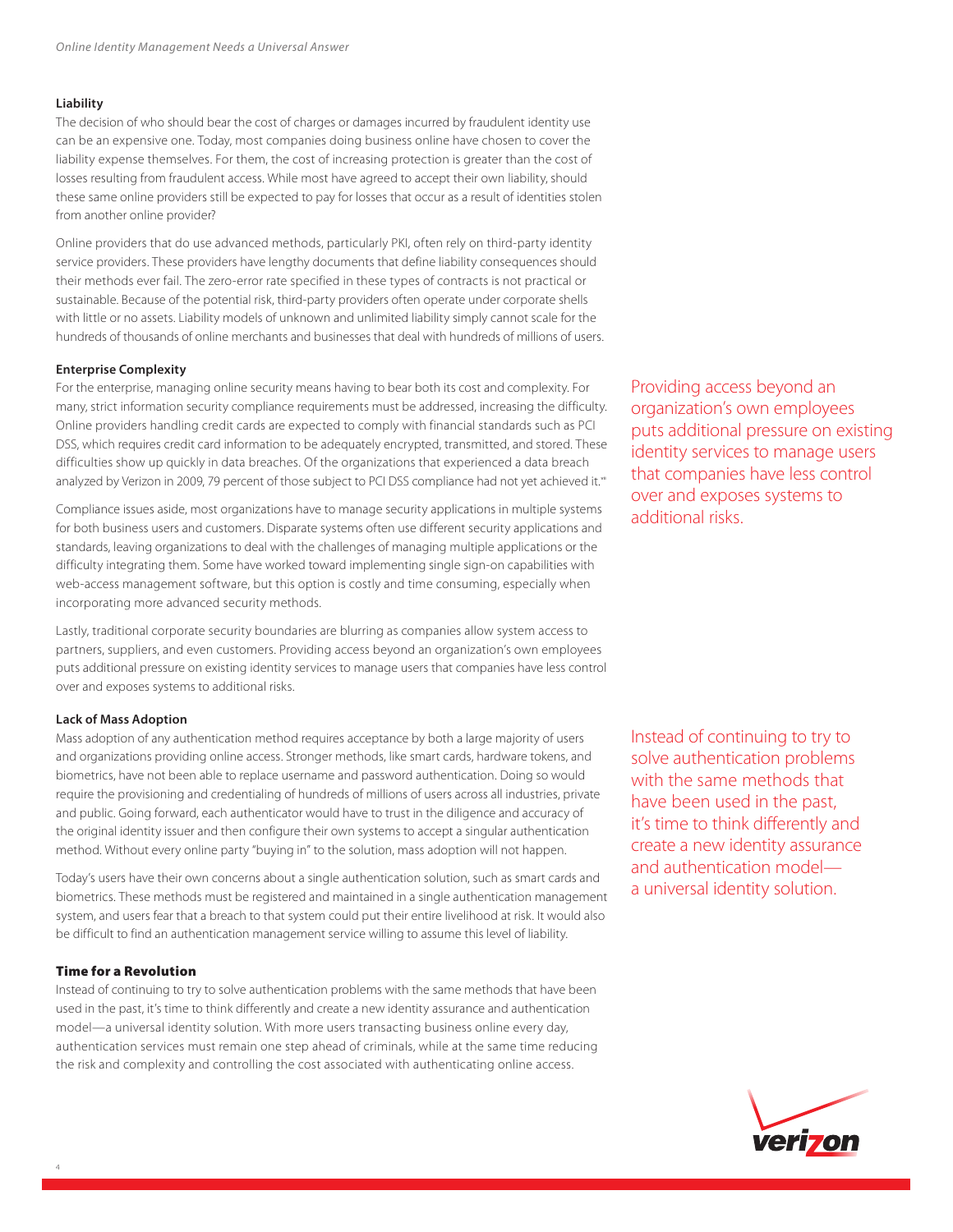#### **Reduce Risk**

Current authentication methods needn't be discarded. Instead, add techniques that appropriately raise the level of assurance. A new universal identity solution would not just rely on what a person knows (their username and password) or what they have (security device), but also on who they are. Doing so would greatly reduce the risk of identity fraud. Accomplishing this greater protection need not be complicated or expensive, but does need to leverage additional user information already available and work with devices users already have.

Integrating contextual information about the user with existing authentication methods greatly reduces the ability of identity thieves to access personal account information. New, dynamic authentication techniques should combine a broad range of user attributes, such as matching the geo-location of the user's mobile phone to their IP address, comparing a computer's IP address against a list of compromised IP addresses, asking pre-established security questions, matching real-time biometrics like a voiceprint or keyboard patterns, and asking dynamically-generated authentication questions based on a variety of data sources. Even if a person's identity is stolen, these methods help make it difficult for the criminal to use that person's identity to commit fraud at the expense of the consumer and the online party.

#### **Easy to Use**

It's important that a universal identity solution be as easy as possible for consumers and businesses to use. Much like there are now several ways to unlock a car, such as physical keys, remote controls, and keypads, users should have access authentication options that fit their personal preferences. These might include the use of different devices and the use of personal information and should be flexible enough to accommodate additional options in the future. For example, the presence of a mobile phone near a laptop could unlock the laptop. As the user walks away with the mobile phone, the laptop would lock again.

#### **Preserve User Privacy**

Personal privacy and the protection of personally identifiable information become even more critical as nearly everything about a user becomes accessible online. Because of this, a universal identity solution should be able to authenticate users with online sites based on their persona for that site, without having to give up personal data, such as his name. For example, the solution could identify and authenticate a doctor by comparing enough contextual information about him, such as his employer and his affiliation with his medical association, to verify with a high degree of certainty that the user is indeed the licensed doctor associated with the identity credentials. The organization requesting identity confirmation only need submit the request, not the user's data, through the universal identity solution, and receive a "yes" or "no" response in return.

#### **Control Cost and Reduce Complexity**

A universal identity solution should be delivered as a cloud-based service, eliminating the in-house resources required for setup, configuration, testing, and ongoing support. In most organizations, identity and access management is not a core competency and a universal identity service offered by experts would relieve IT from having to learn and maintain these evolving, specialized skills. Additionally, a cloud-based identity and authentication service could quickly scale as needed, be available to users almost wherever they are, and ease integration challenges.

To further support integration, it's imperative that a universal identity solution support every open standard and proprietary protocol—including SAML, OpenID, Microsoft® Active Directory®, Kerberos, X.509, and others. This will allow the enterprise to integrate this new security access model with existing applications and systems easily while managing costs. In addition, there must be a means to integrate legacy systems that don't support standards.

#### **Provide Adjustable Levels of Assurance**

Unfortunately, there is no way to provide a 100 percent guarantee against identity fraud, although today's identity service providers are generally held liable to a zero-breach standard. A universal identity solution should incorporate a risk-based pricing model that varies based on levels of assurance. Using a service level agreement (SLA) approach, the universal identity solution provider would support an agreed-upon error rate depending on the level of assurance needed. Banks, for example, would subscribe to an

Personal privacy and the protection of personally identifiable information become even more critical as nearly everything about a user becomes accessible online.